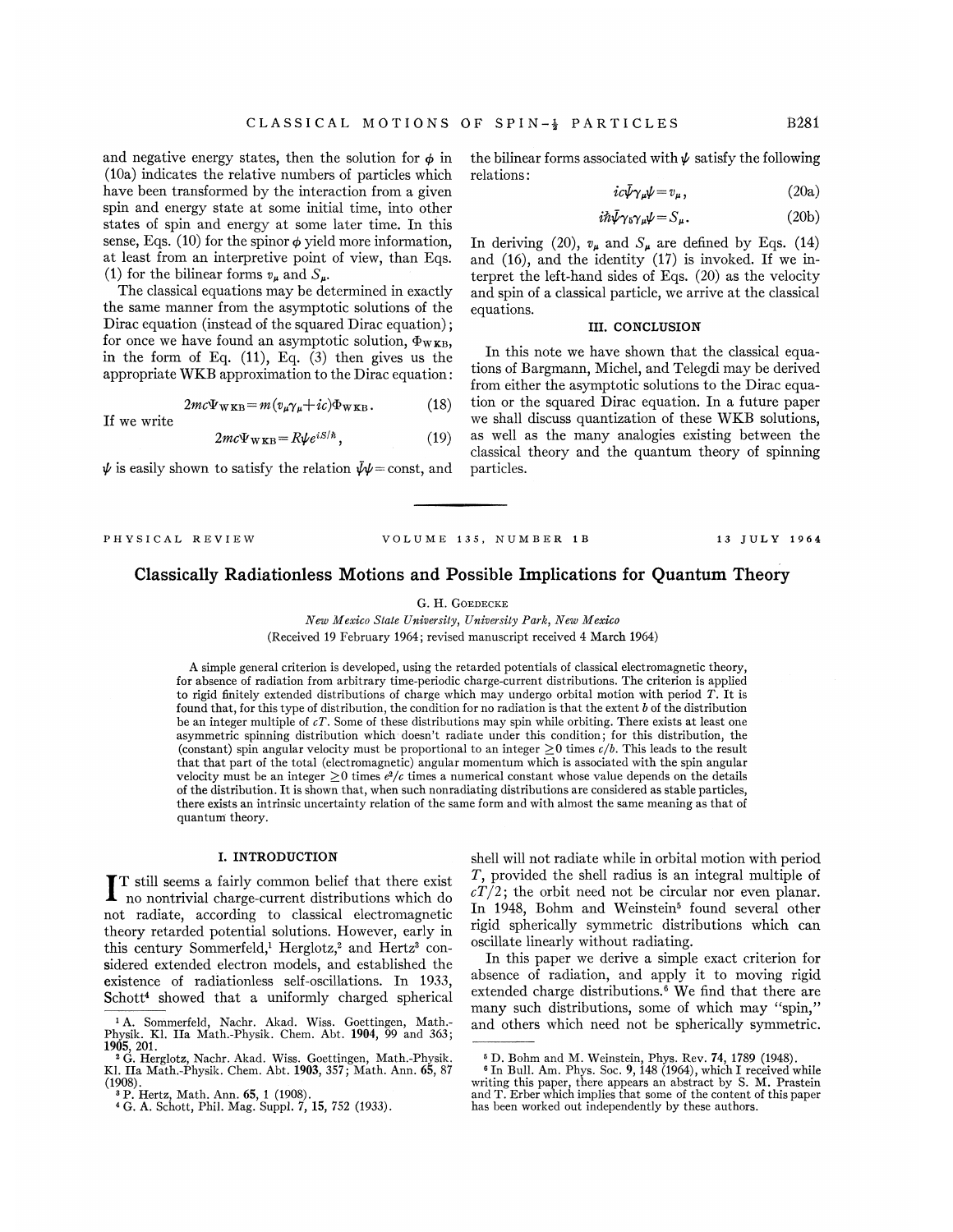The allowed types of such distributions are severely restricted by the condition of no radiation; further, it must be true that the finite radius of a rigid volume distribution be an integer multiple of  $cT$ , where T is the period of orbital motion. This last restriction implies that the perimeter of the orbit is less than the extent of the distribution.<sup>4</sup>

We show that there exists (at least) one periodic, orbiting, spinmimg, asymmetric, nonradiating distribution. The asymmetry requires that the constant spin angular velocity  $\Omega = 2\pi n / T$ , *n* integer  $\geq 0$ ; the condition for no radiation is as before  $b = lcT$ , l integer  $> 0$ , where  $b$  is the extent of the distribution. For such a distribution it then turns out that the electromagnetic spin angular momentum must be an integer times  $e^2/c$ times a numerical constant whose value depends on the details of the distribution. (The spin angular momentum is taken as that part which involves  $\Omega$ .)

The postulate that all "particles" have finite size leads to an inherent lack of sharpness in the measured values of both the position and the velocity of any geometrical point associated with a distribution. For example, the minimum uncertainty in a position measurement must be of the order of the size of the smallest particles available for use in measuring devices. If the distribution is in a nonradiating orbit, our condition for no radiation provides a relation between the minimum uncertainties in simultaneously measured values of the position and momentum of the center of momentum of the distribution. This relation has the same form as the uncertainty relation of quantum theory.

Finally, we list and discuss a set of propositions which we feel must be at least partially verified before we could even hypothesize that existing particles (and aggregates) might be formed from nonradiating chargecurrent distributions.

## II. FORMALISM

We consider a given current-charge distribution  $(j,\rho)$  which executes periodic motion, period T, localized in a finite volume  $V$  of space.<sup>7</sup> We assume that a time and space Fourier decomposition is valid:

$$
\mathbf{j}(\mathbf{x},t) = (2\pi)^{-3} \sum_{n=-\infty}^{\infty} \int d^3k \mathbf{J}(\mathbf{k},n)
$$
  
× $\exp[-i(\mathbf{k}\cdot\mathbf{x}-\omega_n t)]$ , (1a)  
 $\rho(\mathbf{x},t) = (2\pi)^{-3} \sum_{n=-\infty}^{\infty} \int d^3k \omega_n^{-1}\mathbf{k}\cdot\mathbf{J}(\mathbf{k},n)$ 

$$
\times \exp[-i(\mathbf{k}\cdot\mathbf{x}-\omega_n t)], \quad \text{(1b)}
$$

where  $\omega_n = 2\pi n/T$ , *n* integer. The Fourier coefficients for  $\rho$  follow from the continuity relation  $\nabla \cdot \mathbf{j} + \partial \rho / \partial t = 0$ . Reality conditions imply that  $J^*(-k, -n) = J(k,n)$ . In (1b), the  $n=0$  term must be taken equal to the

(arbitrary) time-averaged value of  $\rho(\mathbf{x},t)$ ; this is possible because generally  $\mathbf{k} \cdot \mathbf{J}(\mathbf{k},0) = 0$ . In any event the  $n=0$  terms of (1a), (1b) will not contribute to the radiation.

According to classical electromagnetic theory, the retarded potential solutions  $(A, \varphi)$  of the Maxwell equations are<sup>8</sup> (Lorentz gauge, Gaussian units,  $c=1$ ):

$$
\mathbf{A}(\mathbf{x},t) = \int d^3y \, |\mathbf{x} - \mathbf{y}|^{-1} \mathbf{j}(\mathbf{y}, t - |\mathbf{x} - \mathbf{y}|), \qquad (2)
$$

with  $\varphi$  the same except that **j** is replaced by  $\rho$ .

We take as definition of the rate of radiation  $R$ :

$$
R = \lim_{x \to \infty} \int d\Omega x^2 \hat{x} \cdot \mathbf{S} \,, \tag{3}
$$

where  $\hat{x}$  is the outward radial unit vector,  $d\Omega = \sin\theta d\theta d\varphi$ is the solid angle element, and S is the Poynting vector:

$$
\mathbf{S} = (4\pi)^{-1} \mathbf{E} \times \mathbf{H},\tag{4}
$$

with  $E$ ,  $H$  the electric and magnetic fields,

$$
\mathbf{E} = -\nabla \varphi - \partial \mathbf{A} / \partial t, \quad \mathbf{H} = \nabla \times \mathbf{A}.
$$

To investigate the radiation we need only keep terms in  $(A, \varphi)$  asymptotically proportional to  $x^{-1}$ . In view of the fact that  $(j,\rho)$  is localized, these are<sup>8</sup>

$$
\mathbf{A}(\mathbf{x},t) \sim x^{-1} \int d^3 y \, \mathbf{j}(\mathbf{y}, t-x+\hat{x} \cdot \mathbf{y}), \tag{5}
$$

and similarly for  $\varphi$ . Inserting (1) in (5), we find

$$
\mathbf{A}(\mathbf{x},t) \sim x^{-1} \sum_{n} \mathbf{J}(\omega_{n}\hat{x},n) \exp(i\omega_{n}(t-x)), \quad (6)
$$

and similarly for  $\varphi$ ; combining (6), (4), and (3), we find

$$
R = \sum_{n} \exp(i\omega_{n}(t-x) \left\{ \sum_{l} \omega_{l}\omega_{n-l} \right\}
$$

$$
\times \int d\Omega \mathbf{J}(\omega_{l}\hat{x},l) \cdot (\hat{x}\hat{x}-\mathbf{I}) \cdot \mathbf{J}(\omega_{n-l}\hat{x},n-l) \right\}, \quad (7)
$$

where I is the idemfactor.

If  $R$  is to be zero for all  $t$ , the curly brackets above must be zero for all  $n>0$ . Certainly a *sufficient* condition for this is that

$$
\mathbf{J}(\omega_n \hat{x}, n) = 0, \quad n > 0,
$$
\n(8)

although this condition may not be necessary. Another (weaker) sufficient condition is that  $\mathbf{J}(\omega_n\hat{x},n) \propto \hat{x}, n>0.$ [We need consider  $n>0$  only, since  $J(-\omega_n \hat{x}, -n)$  = J<sup>\*</sup>( $\omega_n \hat{x}, n$ ), and J(0,0) = 0. This last follows because  $J(0,0)$  is proportional to the time average of the *total* current, which we shall always take to be zero. $\overline{\ }$ 

<sup>&</sup>lt;sup>7</sup> If the distribution translates as a whole with constant velocity we can presumably transform to its "rest frame."

L. Landau and E. Lifshitz, The Classical Theory of Fields (Addison-Wesley Publishing Company, Reading, Massachusetts, 1951),Chap. 9, p. 186.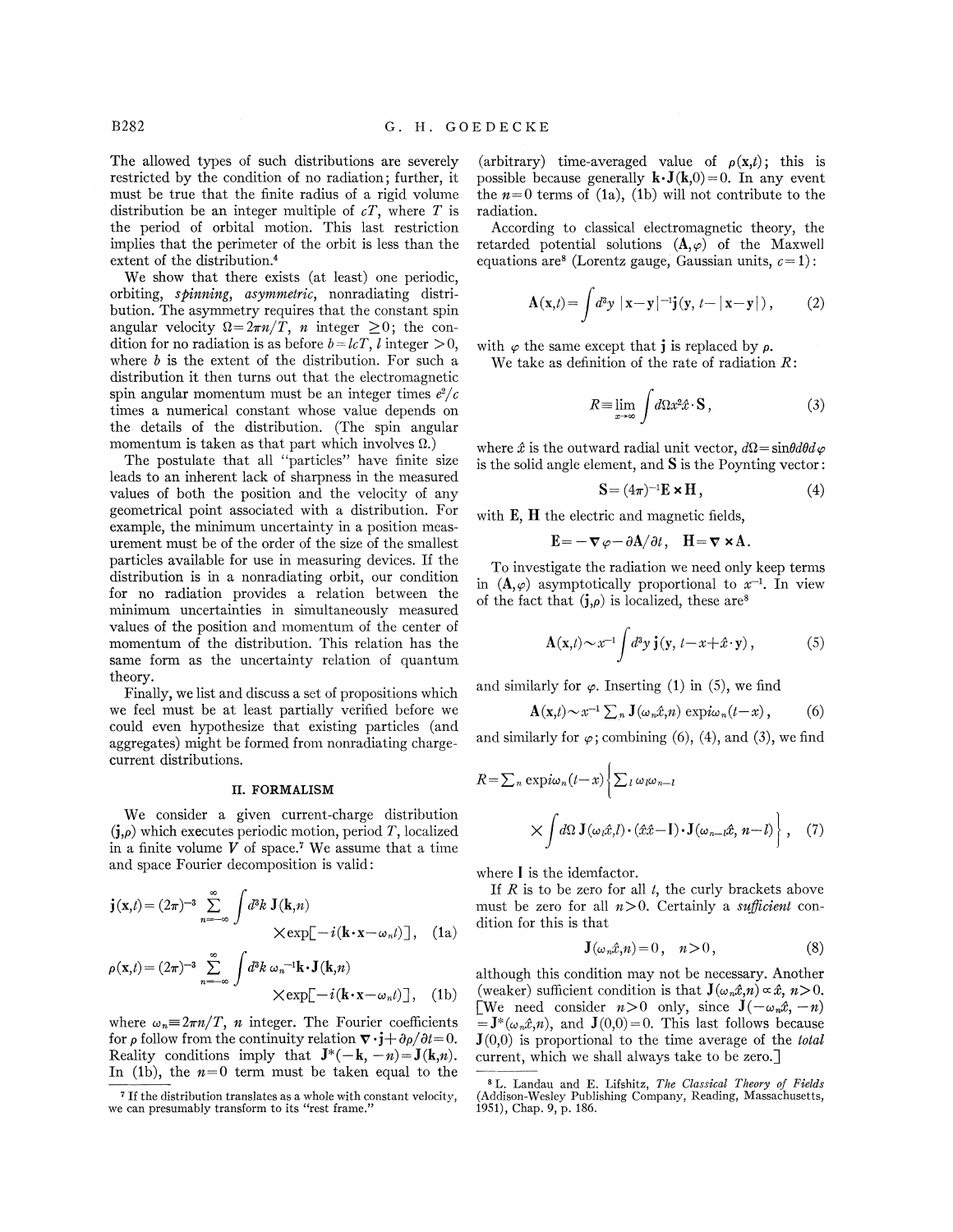We shall make use of (8) in what follows, since  $J(\omega_n x, n) \propto \hat{x}$  corresponds to the trivial case of spherically symmetric radial oscillations. It seems likely from the functional form of the integrand of (7) that one or the other of these conditions is also necessary for  $R=0$ ; we have not investigated this in detail.

### III. EXAMPLES

We shall confine our present study to a rigid extended  $(j,\rho)$ , exemplified by a functional form  $\rho(\mathbf{z})$ ,  $\mathbf{z}=\mathbf{x}-\mathbf{a}(t)$ , where  $\mathbf{a}(t)$  is the position vector of the "center" of the distribution, and is assumed periodic with period T. Also we insist that  $(j,\rho) = 0$  for  $|z| > b$ ; i.e., no charge or current outside a spherical surface radius  $b$  from the center. We assume that  $\rho(z)$  is a continuous function<sup>9</sup> for all **z** with  $|\mathbf{z}| < b$ ; if  $\mathbf{j}(\mathbf{z}) = \dot{\mathbf{a}}(t)\rho(\mathbf{z})$ , the continuity relation will then hold even at  $z = b$ , if we take for this point

$$
\lim_{\epsilon \to 0} \left\{ \left[ \nabla \cdot \mathbf{j} + \partial \rho / \partial t \right]_{z=b \pm \epsilon} \right\}.
$$

Using  $\mathbf{j}(\mathbf{z}) = \dot{\mathbf{a}}(t)\rho(\mathbf{z})$ ,  $\mathbf{z} = \mathbf{x} - \mathbf{a}(t)$ , we find

$$
\mathbf{J}(\omega_n \hat{x}, n) = T^{-1} \int_0^T dt \, \dot{\mathbf{a}}(t) \left[ \exp(i(\omega_n \hat{x} \cdot \mathbf{a}(t) - \omega_n t)) \right]
$$

$$
\times \int_{y=0}^b d^3 y \, \rho(\mathbf{y}) \, \exp(i\omega_n \hat{x} \cdot \mathbf{y}). \quad (9)
$$

The problem reduces to finding those  $\rho(y)$  for which  $I(\omega_n\hat{x})=0$ , where

$$
I(\mathbf{k}) \equiv \int_{y=0}^{b} d^{3}y \, \rho(\mathbf{y}) \, \exp i\mathbf{k} \cdot \mathbf{y}; \tag{10}
$$

this is just the Fourier transform of  $\rho(y)$ .

## A. Spherical Symmetry

By spherical symmetry we mean  $\rho(z) = \rho(z)$ . Then

$$
I(\omega_n \hat{x}) = I(\omega_n) = 4\pi \int_0^b dy \, y \sin \omega_n y \rho(y), \quad (n > 0). \quad (11)
$$

#### 1. Schott's Case

If e is the total charge on a spherical shell of radius  $r < b$ , then in this case  $\rho(z) = (4\pi r^2)^{-1} e\delta(z - r)$ . Inserting this in (11), we find

$$
I(\omega_n) = er^{-1} \sin \omega_n r. \tag{12}
$$

This will be zero if  $\omega_1 r = 2\pi r/T = l\pi$ , l integer  $>0$ . Therefore, if  $r = \frac{lcT}{2}$ , there is no radiation. This condition represents the only restriction; e.g., the orbits need not be circular nor even planar.

Schott<sup>4</sup> derives this same result by an entirely different analytical procedure. Bohm and Weinstein<sup>5</sup> use a yet different analysis to achieve (11). Schott also gives a good bit of physical reasoning in an attempt to educate intuition up to the mathematics. It is worth repeating after Schott that (i) the spherical shell cannot "spin" (we also show this later in C of this section); (ii) the perimeter of the orbit is  $\bar{v}T=2r\bar{v}/l$  $\langle 2\pi r, \text{ where } \bar{v} = \text{average speed } \langle 1. \text{ This means that }$ the spherical shell can only "wobble," but not execute a large orbit.

A further illustration might prove useful here. Suppose

$$
\mathbf{j}(\mathbf{x},t) = \sum_{\alpha=1}^N e_\alpha \delta(\mathbf{x}-\mathbf{a}_\alpha(t))\dot{\mathbf{a}}_\alpha(t).
$$

This corresponds to an aggregate of  $N$  point charges, each of charge  $e_{\alpha}$ . Suppose the  $N$  point particles, each with  $e_{\alpha} = e/N$ , are distributed (perhaps nonuniformly) over a spherical surface of radius r. Then  $\mathbf{a}_{\alpha}(t) = \mathbf{a}(t)$  $+\mathbf{r}_{\alpha}$ , where  $\mathbf{a}(t)$  is as before the location of the center of the spherical surface. Then

$$
\mathbf{J}(\omega_n \hat{x}, n) = eT^{-1} \int_0^T dt \, \mathbf{\hat{a}}(t) \left[ \exp(i(\omega_n \hat{x} \cdot \mathbf{a}(t) - \omega_n t)) \right]
$$

$$
\times \sum_{\alpha=1}^N \exp(i\omega_n \hat{x} \cdot \mathbf{r}_{\alpha}. \quad (13)
$$

Now if  $\theta_{\alpha}$  is the angle between  $\hat{x}$  and  $\mathbf{r}_{\alpha}$ ,  $\mathbf{J}(\omega_{n}\hat{x},n)$  will be zero if

$$
\sum_{\alpha} \exp{i\omega_n r} \cos\theta_{\alpha} = 0. \tag{14}
$$

In the limit when  $N \rightarrow \infty$  and the distribution is made uniform over the surface, we may replace the sum (14) by  $(4\pi)^{-1} \int d\Omega$  expin<sub>al</sub> cost, and we get Schott's result (12) immediately.

This procedure illustrates that if we want the radiation to be *exactly* zero [by the criterion  $\mathbf{J}(\omega_n\hat{x},n) = 0$ ], we probably cannot built a distribution out of point charges. However, it seems that we can generally approach  $\mathbf{J}(\omega_n\hat{x},n) = 0$  as closely as we like by packing point charges closer and closer (in certain definite arrangements) throughout some *finite* region. A similar conclusion has been reached by Ksienski<sup>10</sup> in connection with antenna radiation patterns.

#### Z. VoLume Distributions

We develop here a rather general rigid spherically symmetric distribution which may orbit periodically without radiating.

Consider  $\rho(y) = Ay^{-1} \cos \omega_q y$  for  $y \leq b$ , zero outside q integer  $\geq 0$ ,  $A = constant$ . Then from (11)

$$
I(\omega_n) = 4\pi A \int_0^b dy \sin \omega_n y \cos \omega_q y.
$$

<sup>10</sup> A. Ksienski, Can. J. Phys. **39**, 335 (1961).

<sup>&</sup>lt;sup>9</sup> This assumption is in the spirit of classical field theory, but it could raise a large discussion. If all charge distributions must in the end be aggregates of point particles, our proof of existence of radiationless motions is not strictly valid. Cf. Sec. III Ai.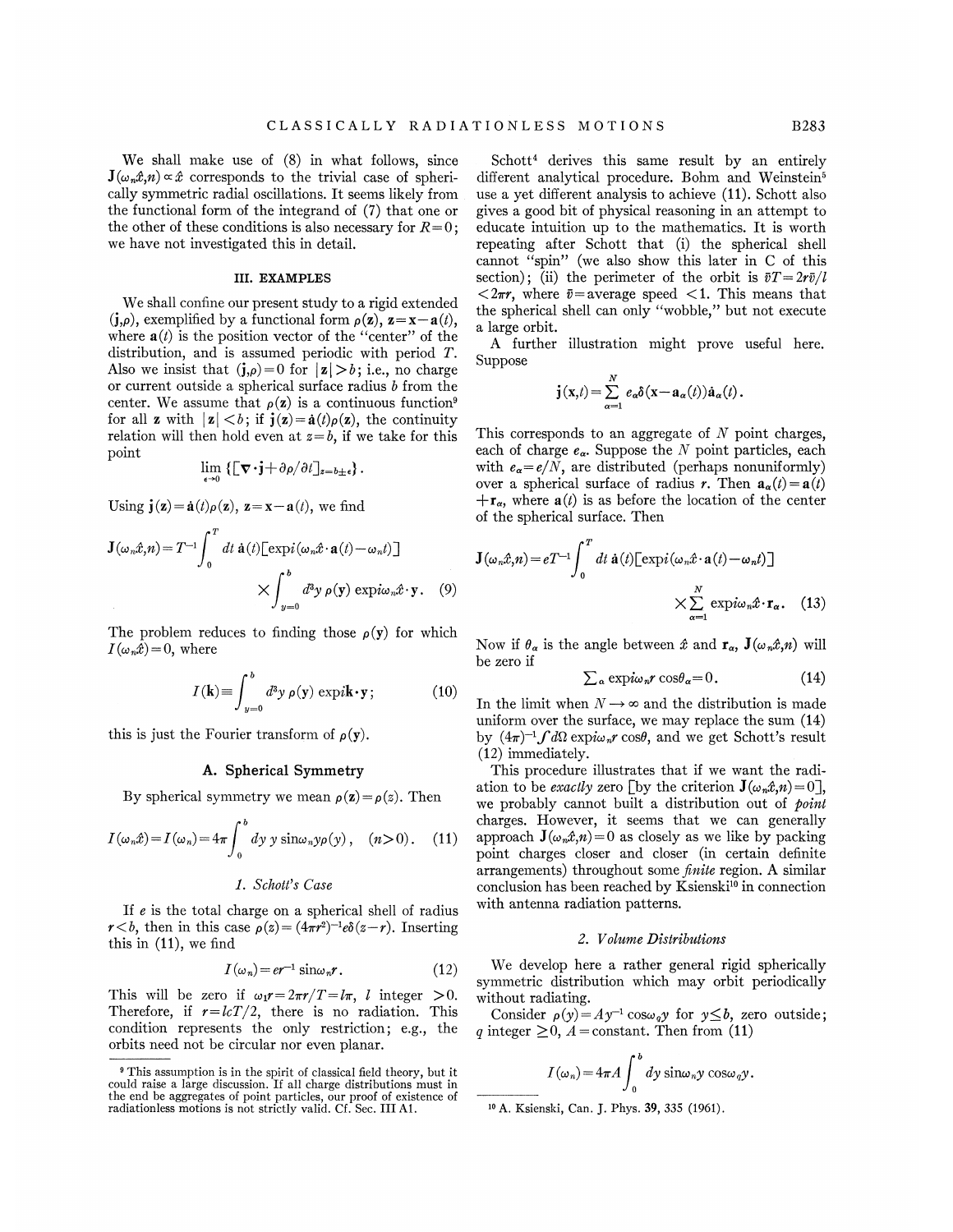This will be zero by the well-known circular function<br>orthogonality provided  $\omega_1 b = 2\pi l$ , l integer  $> 0$ .

Therefore we may use any linear combination of terms of this type, and still  $R=0$ ; i.e., if for  $y \leq b$ 

$$
\rho(y) = \sum_{q} y^{-1} A(q) \cos \omega_q y, \qquad (15)
$$

and  $\rho(\gamma)=0$  for  $\gamma>b$ , where  $A(q)$  are arbitrary real constants, and if  $b = lcT$ , l integer  $> 0$ , there will be no radiation due to periodic orbital motion of this distribution.

We show that, as in Schott's case, this distribution cannot execute a large orbit. The amount of charge in a spherical shell of thickness  $dy$  at  $y$  is proportional to  $y^2 \rho(y) = \sum_q yA(q) \cos \omega_q y$ . The function  $\cos \omega_q y$  is symmetric about  $y = b/2$ . Therefore we could at best choose coefficients such that  $y^2 \rho(y)$  is large near  $y = b/2$ , nearly zero elsewhere. The perimeter of the orbit is  $\bar{v}T=\bar{v}b/l=2(b/2)(\bar{v}/l)<2\pi(b/2)$ , where  $\bar{v}<1$  is the average speed. So the "radius" of the orbit is less than the apparent extent of the charge.

### B. Nonsyherically Symmetric Distributions

We extend formally to the case where  $\rho(y)=0$  still outside a spherical surface of radius  $b$ , but has arbitrary angular dependence inside. The criterion for existence of radiationless orbits is then, from (10),

$$
I(\omega_n \hat{x}) = \int_0^b d^3 y \, \rho(\mathbf{y}) \, \exp(i\omega_n \hat{x} \cdot \mathbf{y}) = 0. \tag{16}
$$

We expand  $\rho(y)$  in terms of the orthonormal spherical harmonics  $Y_{lm}(\theta', \varphi')$ :

$$
\rho(\mathbf{y}) = \sum_{l=0}^{\infty} \sum_{m=-l}^{l} R_{lm}(\mathbf{y}) Y_{lm}(\theta', \varphi'). \qquad (17)
$$

Here,

$$
Y_{lm}(\theta', \varphi') = \left[\frac{2l+1}{4\pi} \frac{l-|m|}{l+|m|}\right]^{1/2} P_l^{m}(\cos\theta') \exp im\varphi', \quad (18)
$$

where  $P_l^m(\cos\theta')$  are the associated Legendre polynomiwhere  $P_l^m(\cos\theta')$  are the associated Legendre polynomi-<br>als.<sup>11</sup> The orthonormality is  $\int d\Omega Y_{l'm'}^*(\theta,\varphi)Y_{lm}(\theta,\varphi)$  $=\delta_{mm'}\delta_{ll'}$ . Since  $Y_{l,m}=Y_{l,-m}^*$ , the reality requirement on  $\rho$  implies  $R_{l,-m}^* = R_{l,m}$ .

We express the plane wave  $\exp i\mathbf{k} \cdot \mathbf{y}$  in terms of the spherical harmonics, where  $\theta_{ky}$  = angle between  $(k, y)$ <sup>11</sup>:

$$
\exp i\mathbf{k} \cdot \mathbf{y} = \sum_{l=0}^{\infty} i^l (2l+1) j_l(ky) P_l(\cos \theta_{ky}), \qquad (19)
$$

where  $j_l(ky)$  is the spherical Bessel function of order l. Now we use (18), and the addition theorem for Legendre polynomials,<sup>12</sup> and find

$$
\exp i\mathbf{k} \cdot \mathbf{y} = 4\pi \sum_{l=0}^{\infty} \sum_{m=-l}^{l} (1 - \frac{1}{2} \delta_{m,0}) i^l Y_{l,m}(\theta, \varphi)
$$

$$
\times Y_{lm}{}^*(\theta', \varphi') j_l(ky) , \quad (20)
$$

where  $(\theta, \varphi)$  are polar angles of **k**,  $(\theta', \varphi')$  are polar angles of y, with respect to z axis. Then we find for  $(16)$ 

$$
I(\omega_n \hat{x}) = \sum_{l,m} i^l (1 - \frac{1}{2} \delta_{m,0}) Y_{lm}(\theta, \varphi)
$$

$$
\times \int_0^b dy \, y^2 j_l(\omega_n y) R_{lm}(y) , \quad (21)
$$

which implies that, for radiationless orbits,

$$
I_{lm}(\omega_n) \equiv \int_0^b dy \ y^2 j_l(\omega_n y) R_{lm}(y) = 0. \qquad (22)
$$

This agrees with the spherically symmetric case, since  $j_0(x) = \sin x/x$ . It's easy to show that (22) is satisfied for  $l=1$ ,  $|m| \leq l$ , if we choose  $R_{1m}(y) = A_{1m}$  = const for  $y \leq b$ , zero outside, and if  $b = kT$  as before. Therefore we may choose for  $\rho(y)$  inside  $y=b$ 

$$
\rho(\mathbf{y}) = \sum_{q=0}^{\infty} \gamma^{-1} A(q) \cos \omega_q y + \sum_{m=-1}^{1} A_{1m} Y_{1m}(\theta, \varphi); \quad (23)
$$

this distribution will orbit without radiating provided  $\omega_1 = 2\pi b/T = 2\pi l$ , or  $b = l_cT$ , l integer  $> 0$ 

It is tempting to assume that interesting solutions of  $(22)$  could be found for all l. This no doubt would be true if the spherical Bessel functions  $j_l(x)$  had equally spaced zeros. Since they do not, we must at present conclude that our solutions for  $l=0$ , 1 are accidental. We have not tried to find solutions of (22) for  $l > 1$ .

Possibly we could find nonradiative solutions for rigid charge distributions vanishing outside a spheroidal or some other nonspherical surface. Rather than pursue this, we plan in the future to search for mcuh more general nonradiating distributions, involving parameters describing several internal degrees of freedom.

### C. inclusion of Spin

We add to the current  $\dot{\mathbf{a}}(t)\rho(\mathbf{x}-\mathbf{a}(t))$  a term

$$
\mathbf{j}'(\mathbf{z}) = (\mathbf{\Omega} \times \mathbf{z})g(z), \quad z \leq b,
$$
 (24)

zero outside, where  $z=x-a(t)$ ,  $\Omega$  is a constant angular velocity, and  $g(z)$  is a spherically symmetric function having the dimension of charge density. [We use  $g(z)$ instead of the actual charge density  $\rho(z)$  to allow for nonrigid spinning. ) Continuity is automatically satisfied, since  $\nabla \cdot \mathbf{j}'=0$ . As previously, we take  $\mathbf{J}'(\omega_n\hat{x},n)=0$ 

<sup>&</sup>lt;sup>11</sup> L. I. Schiff, *Quantum Mechanics* (McGraw-Hill Book Company, Inc. , New York, 1955), 2nd ed. , Chap. 4, p. 73; Chap. 5, p. 104,

<sup>&</sup>lt;sup>12</sup> E. T. Whittaker and G. N. Watson, Modern Analysis (Cambridge University Press, Cambridge, England, 1952), 4th ed. , Chap. 15, p. 328,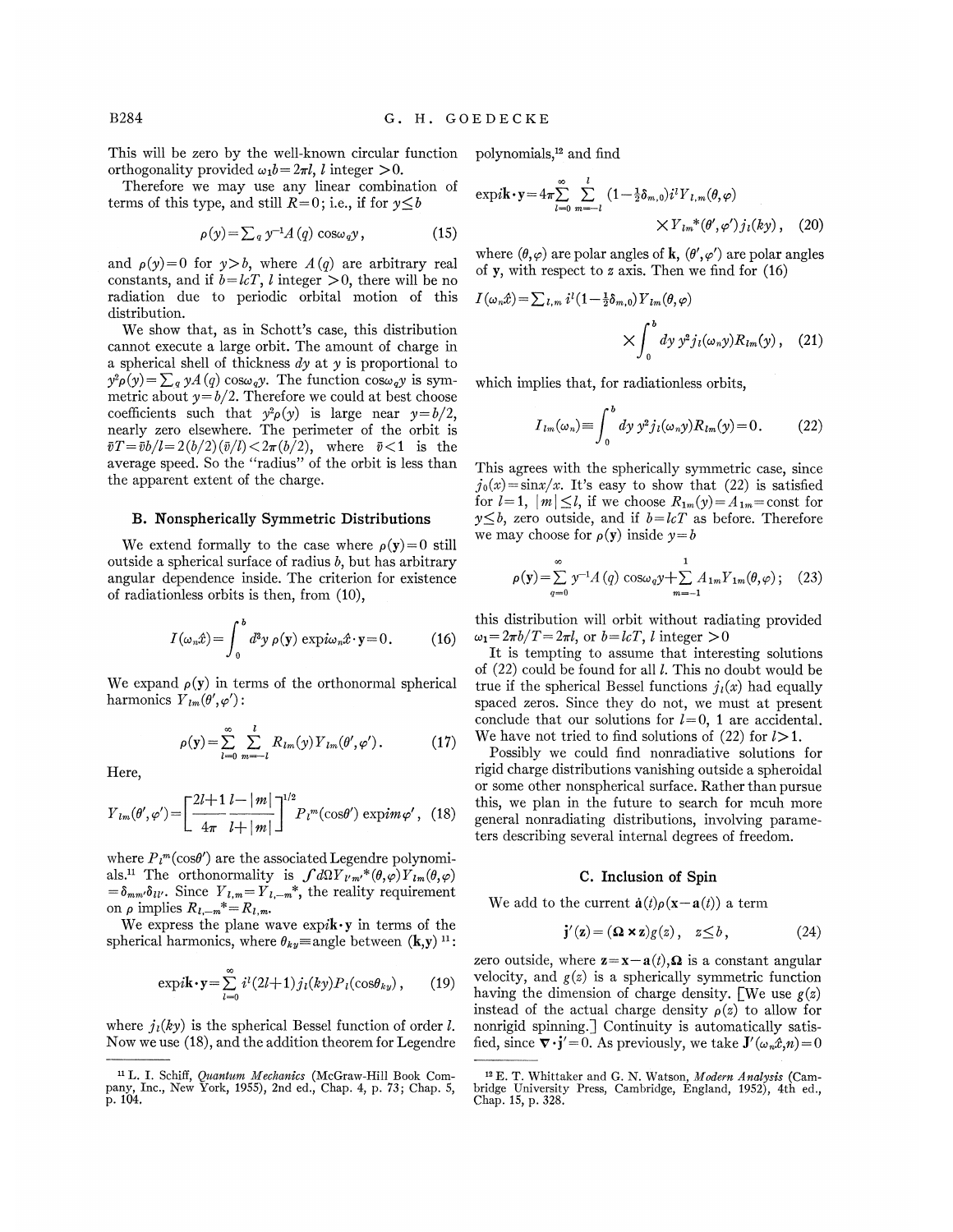as the criterion for no radiation. This is

$$
J'(\omega_n \hat{x}, n) = T^{-1} \int_0^T dt [\exp(i(\omega_n \hat{x} \cdot \mathbf{a}(t) - \omega_n t)]
$$
  
\n
$$
\times \left\{-i\Omega \times \nabla_k \int_{y=0}^b d^3y g(y) \exp i\mathbf{k} \cdot \mathbf{y}\right\}_{\mathbf{k}=\omega_n \mathbf{x}/x}
$$
  
\n
$$
(25)
$$
  
\n
$$
T
$$
  
\n
$$
T
$$
  
\n
$$
T
$$
  
\n
$$
T
$$
  
\n
$$
T
$$
  
\n
$$
T
$$
  
\n
$$
T
$$
  
\n
$$
T
$$
  
\n
$$
T
$$
  
\n
$$
T
$$
  
\n
$$
T
$$
  
\n
$$
T
$$
  
\n
$$
T
$$
  
\n
$$
T
$$
  
\n
$$
T
$$
  
\n
$$
T
$$
  
\n
$$
T
$$
  
\n
$$
T
$$
  
\n
$$
T
$$
  
\n
$$
T
$$
  
\n
$$
T
$$
  
\n
$$
T
$$
  
\n
$$
T
$$
  
\n
$$
T
$$
  
\n
$$
T
$$
  
\n
$$
T
$$
  
\n
$$
T
$$
  
\n
$$
T
$$
  
\n
$$
T
$$
  
\n
$$
T
$$
  
\n
$$
T
$$
  
\n
$$
T
$$
  
\n
$$
T
$$
  
\n
$$
T
$$
  
\n
$$
T
$$
  
\n
$$
T
$$
  
\n
$$
T
$$
  
\n
$$
T
$$
  
\n
$$
T
$$
  
\n
$$
T
$$
  
\n
$$
T
$$
  
\n
$$
T
$$
  
\n
$$
T
$$
  
\n
$$
T
$$
  
\n
$$
T
$$
  
\n
$$
T
$$
  
\n
$$
T
$$
  
\n $$ 

The problem reduces to finding those  $g(y)$  for which  $\mathbf{I}(\omega_n\hat{x})=0$ , where

$$
\mathbf{I}(\mathbf{k}) \equiv \mathbf{\nabla}_{k} \int_{y=0}^{b} d^{3}y \, g(y) \, \exp i \mathbf{k} \cdot \mathbf{y} = 4\pi k^{-3} \mathbf{k}
$$
\n
$$
\times \int_{0}^{b} dy \, yg(y) (ky \, \cos ky - \sin ky). \quad (26)
$$

It is easy to verify that the following expression for  $g(y)$  makes  $\mathbf{I}(\omega_n \hat{x})=0$ , provided  $b=lcT$  as before:

$$
g(y) = By^{-1}, \tag{27}
$$

with  $B$  an arbitrary real constant.

We may add together all those distributions we have found up to now, and the whole will not radiate, under the restriction that the radius of the distribution is an integer (times  $c$ ) times the period of its orbital motion.

We note that it is immediately apparent from (26) that a spinning spherical shell distribution  $g(y)$  $\alpha \delta(y-r)$ ,  $r < b$ , cannot satisfy  $\mathbf{I}(\omega_n \hat{x})=0$  for all  $n>0$ .

# D. Spin Plus Asymmetry

We show now that there exists at least one type of rigid nonspherically symmetric spinning distribution which will not radiate while in orbital motion, provided as before that the extent is an integer multiple of the period.

We consider a charge distribution

$$
\rho(\mathbf{x},t) = h(z) + g(z) (z_1 \cos\Omega t + z_2 \sin\Omega t), \quad z \leq b, \tag{28}
$$

and  $\rho=0$  for  $z>b$ , where, as before,  $z=x-a(t)$ , with  $a(t)$  the position of the "center." Here  $z_1$  and  $z_2$  are the  $x$  and  $y$  components of  $z$ . As a suitable current density we take

$$
\mathbf{j}(\mathbf{x},t) = [\mathbf{\dot{a}}(t) + \Omega(\hat{x}_3 \times \mathbf{z})] \rho(\mathbf{x},t), \qquad (29)
$$

where  $\hat{x}_3$  is a unit vector in the z direction. It's easily verified that this satisfies continuity.

These functional forms clearly represent a rigid nonsymmetric distribution which spins with angular speed  $\Omega$  about the *z* axis. We see from (28) that, because of the asymmetry,  $2\pi/\Omega$  must be commensurate with the period of orbital motion  $T_0$ . Suppose that the distribution makes at least  $1/q$  rotations per orbit, where q=integer such that  $0 < q < \infty$ . Then the necessarily finite period of motion  $T = qT_0$ . Then it follows that<br>  $\Omega = 2\pi n/T$ , *n* integer  $\geq 0$ . (30)

$$
\Omega = 2\pi n/T, \quad n \text{ integer } \ge 0. \tag{30}
$$

Since we have ensured that the distribution is both periodic and localized, we may apply the criterion  $J(\omega_n \hat{x},n) = 0$  for no radiation. The current density (29) will be a sum of four terms, which we label  $\mathbf{j}^{(i)}$ ,  $i=1, \cdots$ , 4. We now analyze the corresponding  $J^{(i)}(k,n)$ .

*First term*: 
$$
\mathbf{j}^{(1)} = \mathbf{a}(t)h(z)
$$
.

This is of the same form as the current considered in Sec. IIIA2. Therefore it will not radiate provided  $b = l \in T$ , *l* integer  $> 0$ , and

$$
h(z) = \sum_{q=0}^{\infty} z^{-1} H(q) \cos \omega_q z, \qquad (31)
$$

where  $H(q)$  are arbitrary coefficients, and  $\omega_q = 2\pi q/T$ .

Second term:  $\mathbf{j}^{(2)} = \dot{\mathbf{a}}(t)g(z) (z_1 \cos{\Omega t} + z_2 \sin{\Omega t}).$ 

This is of the same form as one of those considered in Sec. IIIB; in particular, this current may be written in terms of the spherical harmonics  $Y_{1,1}$  and  $Y_{1,-1}$ . Here, the function  $zg(z)$  corresponds to the radial functions  $R_{1,1}$  or  $R_{1,-1}$ . Therefore this current distribution will not radiate provided  $b = lcT$  and

$$
g(z) = z^{-1}G, \quad G = \text{const.} \tag{32}
$$

Third term:  $\mathbf{i}^{(3)} = \Omega(\hat{x}_3 \times \mathbf{z})h(z)$ .

This is of the same form as that considered in Sec.IIIC. Therefore it will not radiate provided  $b = lcT$ , and

$$
h(z) = Hz^{-1}, \quad H = \text{const.} \tag{33}
$$

This result means that we must set all the  $H(q) = 0$  in  $(31)$ , except  $H(0)$ .

$$
Fourth \ term: \mathbf{j}^{(4)} = \Omega(\hat{x}_3 \times \mathbf{z})g(z)(z_1 \cos \Omega t + z_2 \sin \Omega t).
$$

This has not been treated before. We investigate

$$
\mathbf{J}^{(4)}(\mathbf{k},n) = T^{-1} \int_0^T dt [\exp i(\mathbf{k} \cdot \mathbf{a}(t) - \omega_n t)]
$$

$$
\times \int_{y=0}^b d^3 y (\exp i\mathbf{k} \cdot \mathbf{y}) \mathbf{j}^{(4)}(\mathbf{y},t). \quad (34)
$$

From (34), the expression of interest (which should be zero for  $\mathbf{k}=\omega_n\hat{x}, n>0$ , is

$$
\mathbf{j}(\mathbf{x},t) = [\mathbf{a}(t) + \Omega(\hat{x}_3 \times \mathbf{z})] \rho(\mathbf{x},t),
$$
\n(29)  $\mathbf{K}(\mathbf{k}) \equiv \int_{y=0}^{b} d^3 y \mathbf{y} \mathbf{y} g(y) \exp(i\mathbf{k} \cdot \mathbf{y})$ \na unit vector in the *z* direction. It's easily this satisfies continuity.\n
$$
= -\nabla_k \nabla_k \int_{y=0}^{b} d^3 y \, g(y) \exp(i\mathbf{k} \cdot \mathbf{y}).
$$
\n(35)

We must use the form (32) for  $g(y)$ , and also use  $b = l cT$ ; making these substitutions in  $K(k)$ , we find

$$
\mathbf{K}(\omega_n \hat{x}) = \hat{x}\hat{x}(\pi/\omega_n^2)b^2 G.
$$
 (36)

This is not zero by itself. However, we may add to the distribution (28) another distribution *concentric* with (28) [i.e.,  $\mathbf{a}(t)$  is the same for both], but generally of a different radius. If both have the same  $\Omega$ , and  $b_1 = l_1 cT$ ,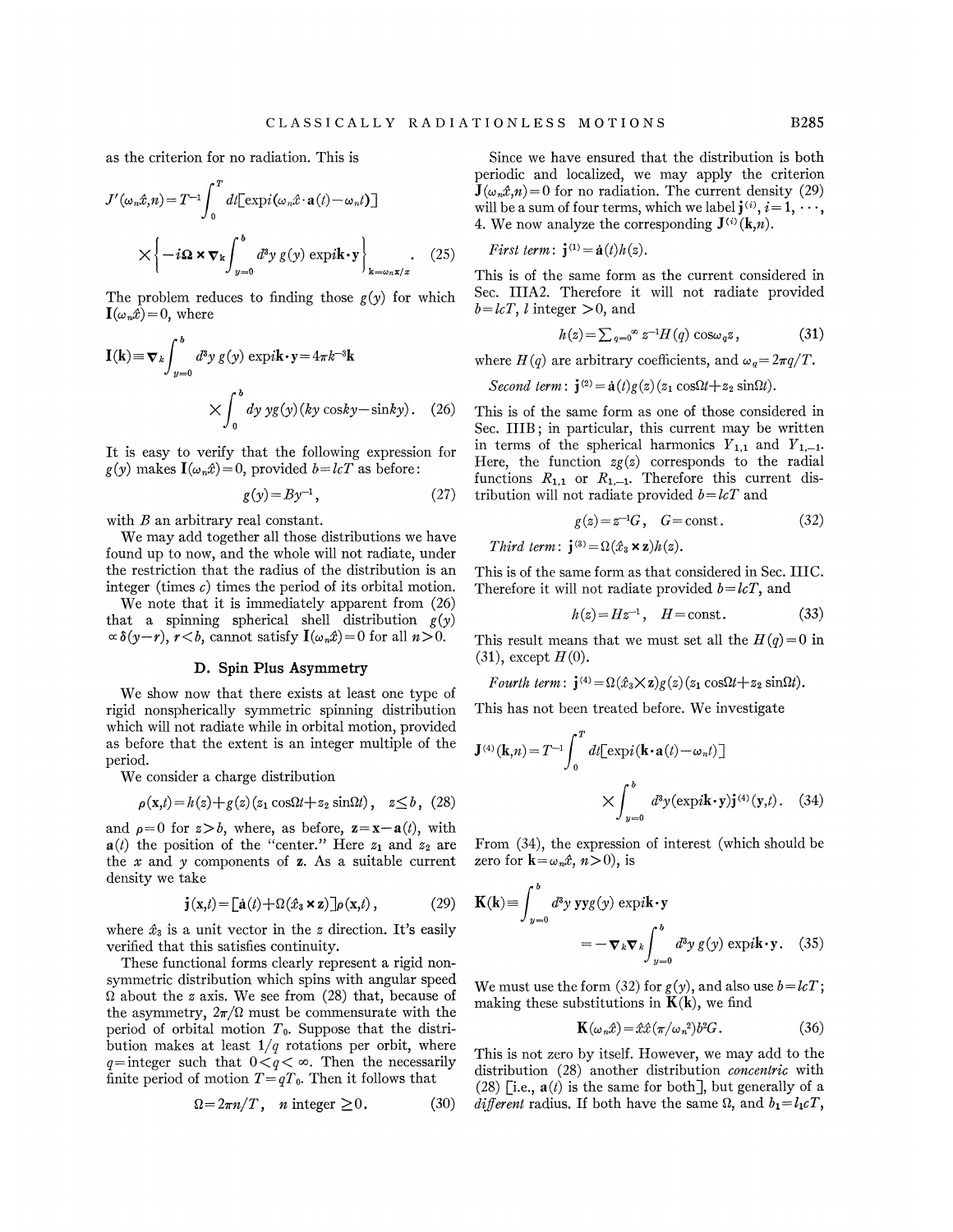$b_2=l_2cT$ , and both have the functional forms (32) and (33), from (36) there will be no radiation from the total distribution provided

$$
l_1^2 G_1 + l_2^2 G_2 = 0. \tag{37}
$$

Therefore there will be no radiation from a chargecurrent distribution

 $\mathbf{j}(\mathbf{x},t) = [\mathbf{a}(t) + \Omega(\hat{x}_3 \times \mathbf{z})] [\rho_1(\mathbf{x},t) + \rho_2(\mathbf{x},t)]$ , (38a) where

$$
\rho_1(\mathbf{x},t) = z^{-1} [H_1 + G_1(z_1 \cos\Omega t + z_2 \sin\Omega t)],
$$
  
\n
$$
0 \le z \le b_1;
$$
  
\n
$$
\rho_2(\mathbf{x},t) = z^{-1} [H_2 - (l_1^2/l_2^2)G_1(z_1 \cos\Omega t + z_2 \sin\Omega t),
$$
  
\n
$$
0 \le z \le b_2;
$$
  
\n(38b)

with  $\rho_1=0$  for  $z>b_1$ ,  $\rho_2=0$  for  $z>b_2$ , provided  $b_i=l_i cT_i$ and  $\Omega = 2\pi n/T$ , *n* integer  $\geq 0$ . Combining  $\Omega = 2\pi n/T$ with  $b_i = l_i cT$ , we have for possible values of  $\Omega$ 

$$
\Omega = (2\pi c n l_i/b_i) = (2\pi c/b_2)n , \qquad (39)
$$

where  $b_2 > b_1$ , *n* integer  $\geq 0$ .

From (38b) it is evident that if we choose  $b_1 = b_2$ , the distribution reverts to a perfectly spherical one, and we lose the condition (39).

The procedure of adding together several different distributions, each of different extent, may help us to find other interesting nonradiating distributions. We plan to exploit this possibility in the future.

## IV. CONSERVED ELECTROMAGNETIC QUANTITIES

It is not at all immediately evident just how to extract physical meaning from the above results. It just seems that these results *should* apply to the real world. Especially fascinating to us is the result in Sec. IIID for a spinning asymmetric distribution, that the spin angular velocity  $\Omega$  must be  $2\pi c/b$  times an integer  $\geq 0$ , where b is the over-all extent of the distribution. In what follows we show, in the limit of negligible effect from the orbital motion, that the condition  $\Omega = (2\pi c/b)n$ implies quite generally that the electromagnetic spin angular momentum associated with a given distribution must be a numerical constant times  $e^2/c$  times an integer, independent of the size or electromagnetic energy content of the distribution.

We consider the energy, angular momentum, and magnetic moment of a finite nonradiating distribution. We regard these as completely electromagnetic quantities; as such, they must be constants of the motion of the distribution. The general expressions for the electromagnetic energy density, magnetic moment density, and angular momentum density, in terms of the fields  $(E,H)$  and  $(j,\rho)$  are<sup>13</sup>

$$
W = (8\pi)^{-1}(E^2 + H^2) + \int dt (\mathbf{j} \cdot \mathbf{E}), \qquad (40a)
$$

$$
\mathbf{m} = (2c)^{-1}\mathbf{x} \times \mathbf{j},\tag{40b}
$$

$$
\mathbf{M} = (4\pi c)^{-1} \mathbf{x} \times (\mathbf{E} \times \mathbf{H}) + \int dt \mathbf{x} \times (\rho \mathbf{E} + c^{-1} \mathbf{j} \times \mathbf{H}), \quad (40c)
$$

where  $dt$  is the time differential element.

The total energy  $\mathcal{E}$ , the magnetic moment  $\mu$ , and the total angular momentum S, are the integrals over all space of these densities. These quantities must be expressible in terms of the three parameters  $e, c, b$ , if we neglect the influence of orbital motion, and replace  $\Omega$ by  $2\pi c n/b$ . (Here *e* is either the total charge of the distribution, or, in case of total charge=0,  $\vec{e}$  is some appropriate charge.) It is clear that, in this limit of negligible effect from orbital motion,  $|\mathbf{j}|$  and  $|\mathbf{H}|$  are proportional to  $e\Omega/c$ , and  $|\mathbf{E}| \propto e$ . Also since in this limit we expect very nearly

$$
j \propto \Omega \times x
$$
,  $H \propto x \times (\Omega \times x)$ ,  $E \propto x$ ,

we see that the second terms in (40a), (40c) will make negligible contribution to  $\mathcal S$  and S. Therefore by dimensional analysis, with the help of (40),

$$
\mathcal{E} \propto e^{2} b^{-1} \left[ 1 + (\text{const.})(b\Omega/c)^{2} \right]
$$
  
= 
$$
e^{2} b^{-1} \left[ 1 + (\text{const.})n^{2} \right]; \quad (41)
$$

$$
|\mathbf{u}| \propto eb(\Omega b/c) \propto ebn\,,\tag{42}
$$

$$
|\mathbf{S}| \propto e^2 c^{-1} (\Omega b/c) \propto (e^2/c)n. \tag{43}
$$

If we choose the "mass" of the distribution by the Einstein relation  $\mathcal{E}=mc^2$  and solve (41a) for b in terms of  $m$ , we find from  $(41)$  the magnetogyric ratio  $|\mathbf{u}| \propto (e/mc) |\mathbf{S}|$ , as expected.

The striking feature here is the behavior of the spin angular momentum: It is proportional to  $e^2/c$  times an integer, independent of the mass or size of the distribution. The value of the proportionality constant depends of course on the details of the distribution; we should expect to find it in the neighborhood of  $\hbar c/2e^2 \approx 137/2$ .

We have carried through a calculation of  $\mathcal{E}$ ,  $\mu$ , and S based on a steady (nonorbiting) current density  $\mathbf{j}(\mathbf{x}) = (\mathbf{\Omega} \times \mathbf{x})\rho(x), \ \rho(x) = e/2\pi b^2 x, \ x \leq b$ , zero outside. This represents a distribution which would not radiate while in orbital motion, provided  $b = l \in \mathcal{C}$ . Of course, this one, being steady and spherical, will not radiate no matter what the values of  $\Omega$  or  $b$ ; however, the very slightest asynnnetry and orbital motion would then require  $\Omega = 2\pi c n/b$ , *n* integer > 0.

We quote our results merely to show that there is no horrible order-of-magnitude disagreement with experience. Using the above  $(j,\rho)$  and standard Maxwell theory, plus the known numerical values for the mass and charge of the electron, we found (with  $\Omega = 2\pi c n/b$ )

$$
|\mathbf{S}| \approx 10^{-29} n \text{ g-cm}^2 \text{sec}^{-1},
$$
  
\n
$$
|\mathbf{u}| \approx 6(e/mc)|\mathbf{S}|,
$$
  
\n
$$
b \approx 5 \times 10^{-13} \text{ cm}, \quad n=1.
$$
 (44)

 $13$  See any standard treatise on electromagnetic theory; e.g., that of Ref. 8.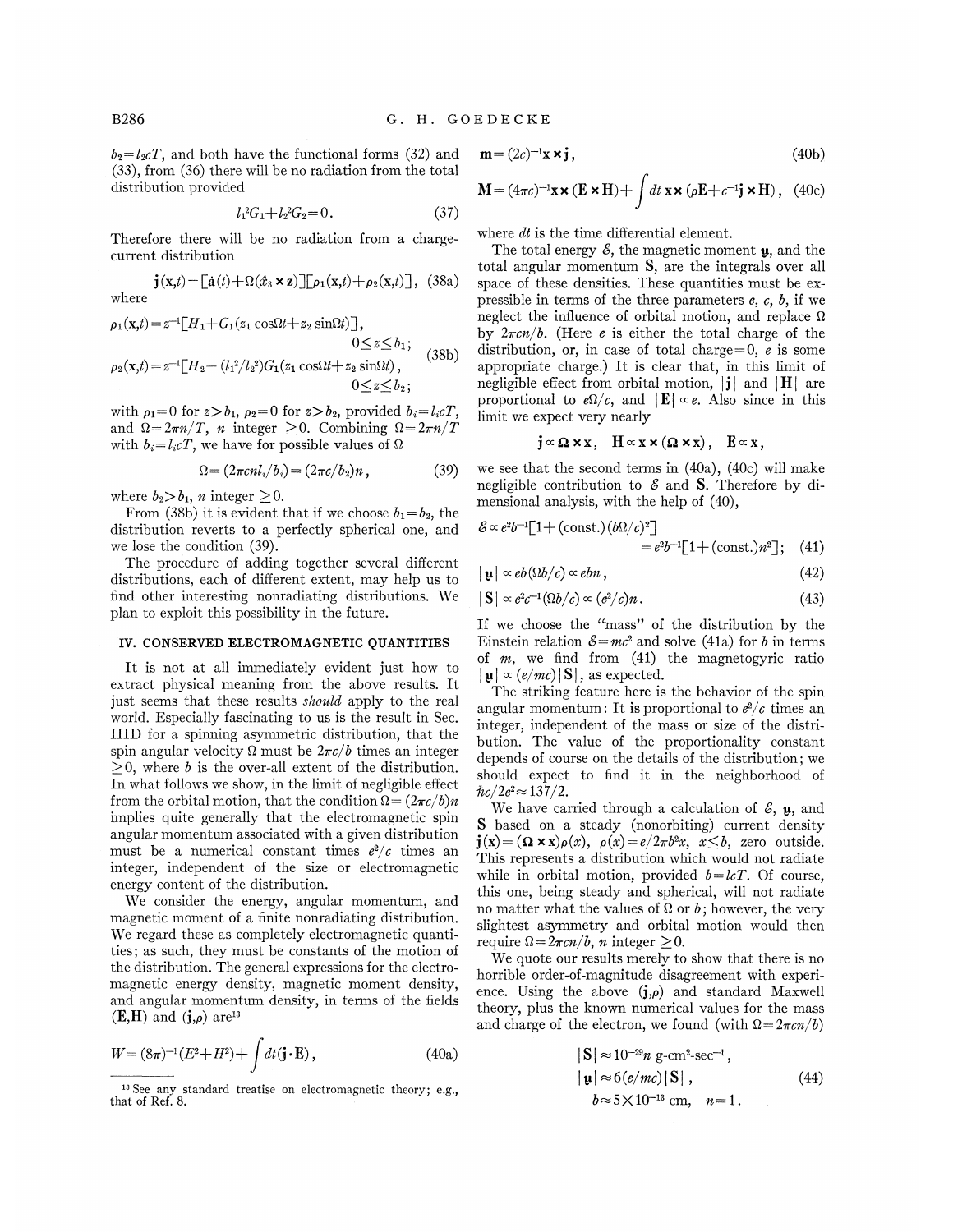These values are certainly somewhat anomalous; in particular, "Planck's constant" is almost 2 orders of magnitude too small, and the magnetogyric ratio is 6 times too large for the electron. But factors of 6 or 10' ought to be amenable to change, provided we can find other asymmetric spinning distributions satisfying the same conditions for no radiation.

### V. UNCERTAINTY RELATION

In this section we show that, for our nonradiating distributions, there exists an uncertainty relation between momentum and position which has the same form as that of quantum theory, and a similar meaning.

To begin, we must describe a measurement process on a distribution. Presumably, if at a given time we knew the electromagnetic fields exactly at all points of space surrounding the distribution, we could infer exactly both the instantaneous position and velocity of both the center of the distribution and the center of (electromagnetic) linear momentum. (In our previous calculations, the origin of coordinates has been taken at the center of momentum. This follows because we have always chosen the coordinate frame such that the total current is zero, and, since there is no radiation from the distribution, the total linear momentum must then be a constant, equal to zero in that frame. )

In order to measure the field pattern in actuality, we must use field probes of *finite* size. Naturally we would want to use the smallest ones available; in principle, these would be of an extent  $b_1$ , of the order of the size of the smallest particles available to us. (At present we must regard as a postulate the assumption that only finite sized particles exist in nature.) Then it seems clear that we must have an inherent uncertainty  $\Delta x_i \gtrsim b_1$  in the measured value of the *i*th component of the position of any geometrical point associated with a distribution.

There must also be an inherent uncertainty in our simultaneous knowledge of the velocity of any point, since a value for velocity must be inferred from the same inaccurate field pattern. We assume that just before the measurement the distribution is in a radiationless state; i.e., the center of the distribution is orbiting about the center of momentum with period T. Then the measured ith component of the velocity of any point must have an uncertainty  $\Delta v_i > b_1/T$  $=(b_1/b_2)lc$ . (The last equality follows from the condition for no radiation,  $b_2 = lcT$ , *l* integer >0, where  $b_2$ is the radius of the distribution.) If the point being considered is the center of momentum, we have  $\Delta p_i$  $\approx m_2 \Delta v_i$ , where  $m_2$  is the mass of the distribution. Altogether,

$$
\Delta p_i \Delta x_i \gtrsim m_2 b_1^2 / T \geq m_2 b_1^2 c / b_2. \tag{45}
$$

As in the preceding section, we consider the mass to be electromagnetic. Then we have  $m_2 = K'e^2/b_2c^2$ , where  $K'$  is a numerical constant depending on the details of the distribution. Inserting this in (45), we get

$$
\Delta p_i \Delta x_i \gtrsim K'(b_1^2/b_2^2)(e^2/c). \tag{46}
$$

If the distribution is itself of size  $b_1$ ,  $(b_2 \approx b_1)$ , then  $\Delta p_i \Delta x_i \gtrsim K'(e^2/c)$ . This is the case of interest in modern physics.

Suppose that the distribution is large compared to  $b_1$ . We consider roughly that the distribution is composed of N "particles" of size  $b_1$ . Then we may write

$$
m_2 = f(N)m_1 = K'e^2/b_2c^2 = f(N)Ke^2/b_1c^2,
$$

where  $f(N) \leq N$ ,  $f(1)=1$ ; we take  $b_2 \approx N^{1/3}b_1$ . Then from (46) we find

$$
\Delta p_i \Delta x_i \gtrsim f(N) N^{-1/3} K(e^2/c). \tag{47}
$$

We expect that  $f(N)$  increases with N faster than  $N^{1/3}$ (but of course slower than N), so that  $\Delta p_i \Delta x_i \gtrsim Ke^2/c$ in all cases. But (46) and (47) show that our uncertainty relation is not necessarily the same for all distributions. Actually we know that, for macroscopic distributions, the linear extent of a distribution is very much greater than the sum of the diameters of the constituents. It is more likely that  $b_2 \leq f(N)b_1$ , than that  $b_2 \approx N^{1/3}b_1$ . The former dependence would make the uncertainty relation (46) universal. We conclude only that the size dependence of (46) is bound to be weak.

Although the functional form of our uncertainty relation is identical with that of quantum mechanics, the interpretation is somewhat different. In particular, we wish to emphasize the implication of a  $\hat{p}$  *finite* minimum uncertainty in both position and velocity measurements. A fundamental lack of sharpness in position measurement was postulated and called an "inherent dispersion" in a theory recently developed by dispersion" in a theory recently developed by<br>Ingraham.<sup>14</sup> The condition for no radiation makes an apparently fortuitous connection between inherent dispersions in simultaneous position and velocity measurements.

#### VI. DISCUSSION

The crucial result in the preceding sections was that, in the limit of negligible effect from the orbital motion, the (electromagnetic) spin angular momentum of an asymmetric, orbiting, spinning, nonradiating distribution must be a numerical constant times  $e^2/c$  times an integer. Naturally, it is very tempting to hypothesize from this that the existence of Planck's constant is implied by classical electromagnetic theory augmented by the conditions for no radiation. Such a hypothesis would be essentially equivalent to suggesting a "theory of nature" in which all stable particles (or aggregates) are merely nonradiating charge-current distributions whose mechanical properties are electromagnetic in origin. We certainly do not believe that this paper gives a sufficient foundation for hypothesizing a theory with

<sup>&</sup>lt;sup>14</sup> R. L. Ingraham, Nuovo Cimento 24, 1117 (1962).